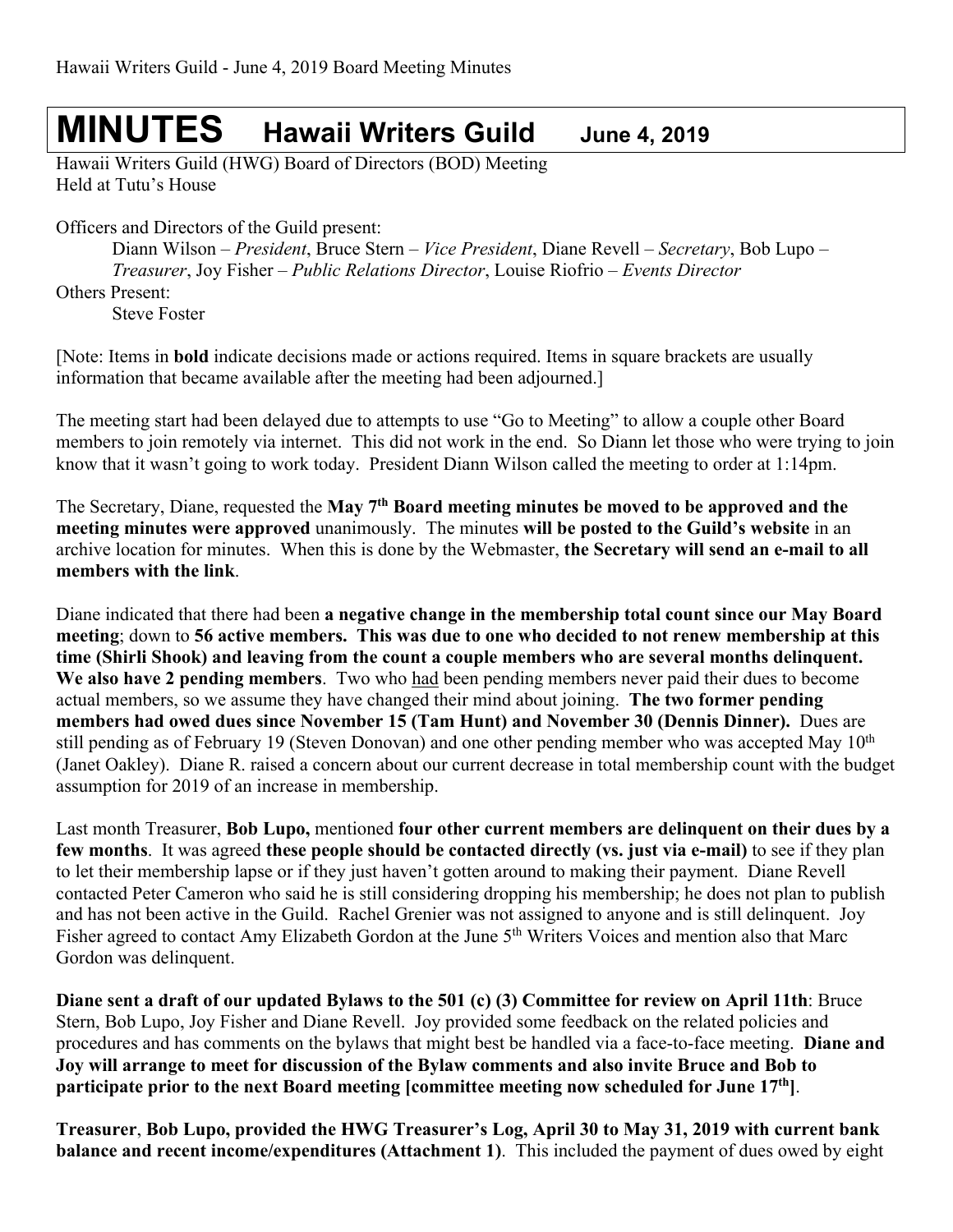members and the donation of the payment due for the Event Helper insurance we acquired to cover the pop-up bookstore events at the Waimea Farmers Market (Pukalani Stables area).

# *Committee Reports*:

## **Duncan, our Webmaster was away and unable to attend, but he provided his report in an e-mail message as follows:**

**Report on use of HWG website blog use for a chat group.** He hadn't had much luck connecting with Jada since she's a busy woman with lots of irons in the fire and not too available to meet. He connected with her twice in the past 2 weeks — once to gauge her enthusiasm about moderating a chat group (positive), and once to give her instructions about entering the site and editing the blog page. He had the system send her an invitation to be an editor but she has not yet logged in to try things out. It's going to take a while longer to get her to actually start playing with the Weebly blog software.

**Report general status (Local resources & How-to added, other**?). He added a "How To …" page to the site (it's at More>Writing Resources>How To …) and added Eila's "Begin Your Own Writers Group" blurb. He also added a Local Help page but it's still at the Under Construction stage. Also, under the Writing Resources menu item is the "Connections" page which is our long listing of links and descriptions of useful writing websites.

**New prospective member Tom Forgatsch.** Tom is a new prospective member who had trouble using the website submission form. Duncan tested the form and it seemed to work fine; not sure what his problem was. Anyhow, Duncan sent him a manual form with instructions to fill it out and either email it to admin@hawaiiwritersguild.com or to snail mail it to Duncan. He mailed it and included a \$40 check as well! [The check went to Bob Lupo to hold until Tom is accepted into the Guild or the check returned if for some reason he is not accepted.]

**Joy had more info on Tom Forgatsch**, but with a sad note. He had not provided his writing sample to Duncan, but apparently did hand off a large printout of his writings to those at the May 25<sup>th</sup> pop-up bookstore event. It was not marked as to identity and Tom did not introduce himself as an applicant for the Guild, so at the end of the pop-up event the writings he left behind were not recognized as part of his application and were tossed. **He will need to be contacted and hopefully he can e-mail his writing sample to have his application go forward.**

**The Public Relations Director, Joy**, **updated the Guild News page on our website for the April events**. These included write-ups on the April self-publishing workshop by Sam Cudney and Louise Riofrio's well attended presentation on the speed of light at Tutu's house.

The **next Writers' Voices reading at the Waimea library will be the evening of June 5th**. Joy has lined up four of our members to read including two that usually live off-island but will be here at that time. The four author/readers are as follows: Paul Bryant, Amy Elizabeth Gordon, Mark Kelly from Colorado and Carol McMillan from Washington State. Joy provided handouts of the flyers for this event and had copies of the press release.

**Joy provided an overview of the first meeting of the committee to establish an on-line Literary Review**. The **more detailed minutes** of the meeting were previously provided to the Board by the chair of the committee, Laura Burkhart, and are **provided as an attachment to these minutes**. The next meeting of the committee will be on June  $19<sup>th</sup>$ . One of their key decisions will be deciding on an appropriate application to give the literary review the right look.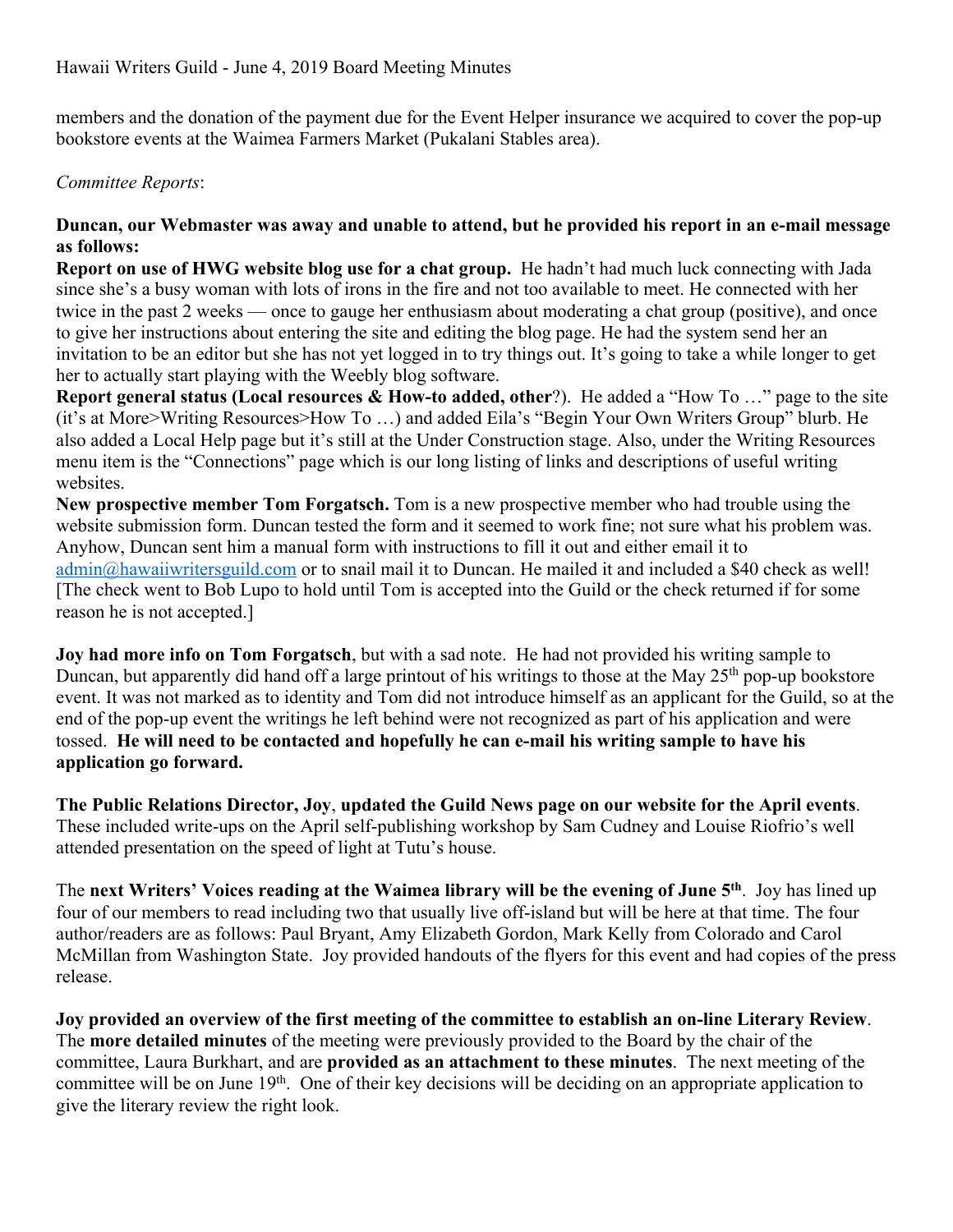We still have the **ad on our HWG website for a volunteer newsletter editor, but no takers to date**. Joy felt the newsletter would provide more communications with the full membership, it could include reviews of published works by our members and other activities that might be of interest to the members. The ad is at the top of the Guild News page of the HWG website: https://www.hawaiiwritersguild.com/guild-news.html

**Joy provided copies of the current trifold for the Guild and indicated some of the areas she felt should be updated as we run low on the current set**. The message from the president is not current as it has our former president listed. The front of the trifold is almost all words and could use a graphic to better catch attention and the section with lots of covers of the published works of our members should be updated to include more recent publications and of newer members. **Joy will check with Sam Cudney** who is great with graphics **to see if he could help with the update** and **Diann W. should provide Joy with a message to include** where the one from Eliza (past president and no longer a Guild member) currently is located. Any other updates the Board members suggest should be provided to Joy as soon as possible; this can include cover photos from member books published in the last couple years.

Per a request from Diann**, Joy will bring the current set of the HWG t-shirts she has available to our next Board meeting**. Diann would like to purchase one. If the current set doesn't have the right size, a new batch would have to be ordered.

**Louise Riofrio, Events Director,** had prior to the meeting provided the revised terms of the liability insurance for the pop-up bookstore events and it is now in place and paid for into 2020. **The pop-up bookstores have been held on May 18th and 25th with the next one to be held June 15th**. In addition to liability insurance, **the cost of a table per event at the stables is \$30 and Louise had paid** the fee for the first two events, so **Bob wrote a check to reimburse her though she will need to provide the receipts to Bob no later than our next Board meeting**.

Louise received the **Christmas in July event in Kailua-Kona application forms for a table**. This year's cost is \$110 for a table **at the King Kamehameha's Kona Beach Hotel on Saturday, July 27th**. She had the forms filled in except needing the EIN (federal tax ID) and GET (state tax ID) that Diane R. provided to her and a check that Bob provided so **she could mail in the form after our meeting.** Budgeting was already included in our 2019 budget estimate. The Guild has participated in this event the last couple years and found it a good venue for book sales and promotion of the Guild.

**Louise has completed the Nā Leo Public Access TV certification classes**. She and Diann will discuss how the Guild might make use of her new skills for a Guild public service announcement for example.

**Eila, Director for North Kohala**, was unable to attend, but provided status via an e-mail that she would be scheduling the **next North Kohala Library reading** for late August or September. [It is now **scheduled for September 23 from 6:00pm-8:00pm** and she will send out a request for readers in late July.]

**Bryan Furer, Director for Volcano**, was not able to attend the meeting. Brian is active in that area of the island and the next Volcano Writers meeting will be held on June 10<sup>th</sup>. Bryan had indicated he would be better able to attend Board meetings via internet due to the distance and limited car access.

**Diann W. said she met with Susanna Moore** (who has lectured at Princeton on writing skills who lives locally) **about providing a workshop on one of her regular class subjects**. Diann had suggested to Susanna the workshop being in July or August, but the next open dates for it to be held at the North Kohala Library (Susanna's choice) are in one in August and one in September. **Diann said she will lock in the August 26th**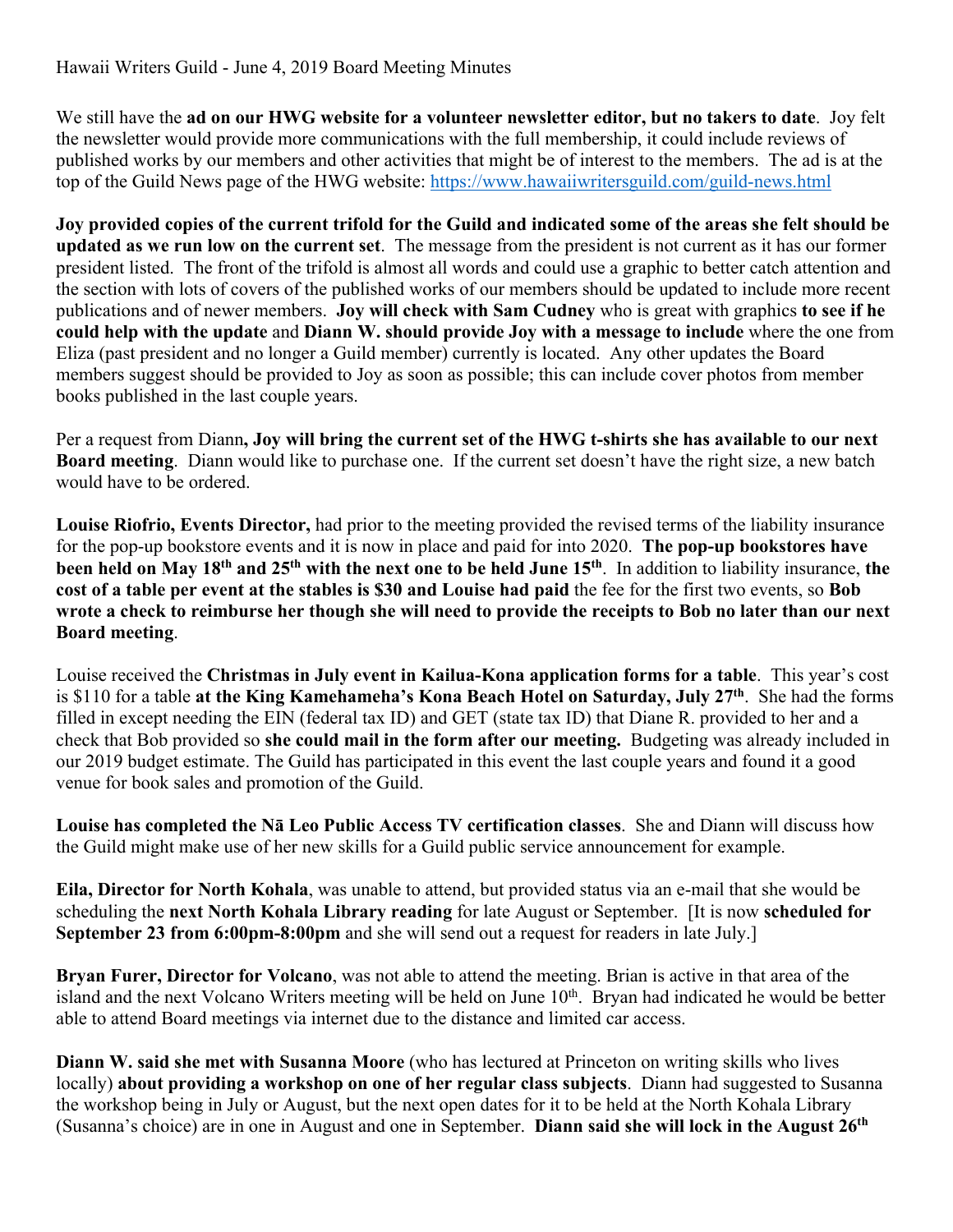Hawaii Writers Guild - June 4, 2019 Board Meeting Minutes

**library date. The specific topic of the workshop is to be decided** but would need to fit within the 2-hour window of evening time available at the meeting room of the library.

**Another item being considered** is a way to **allow meeting attendance via internet/video and this is being looked into by Diann Wilson**. Diann has **looked at Zoom** which is about \$120/year, but today **we found out we can use the license and equipment that Tutu's House has when we use their meeting room at no added cost to us**. The plan is to try it out with just a couple remote Board members at the next Board meeting before opening it up to the full group.

Steve Foster who was at the meeting mentioned his latest book, "Spirit of an Eagle" has been published and is now available on Amazon in both paperback and e-book form: https://www.amazon.com/Spirit-Eagle-Steven-S-Foster/dp/0578439778/ref=sr\_1\_1?keywords=Spirit+of+an+eagle+by+Steven+Doster&qid=1560224054&s=bo oks&sr=1-1-spell

In response to a request by Diann for any other business prior to adjournment, Bruce Stern expressed his appreciation for Diann's efficient running of the meetings and keeping things moving so we usually finish early.

The **next regular Board meeting date** was set for **Tuesday, July 2nd** at 1:00pm-2:45pm at Tutu's House.

The meeting was adjourned at 2:15pm.

Respectfully submitted, Diane Revell, Secretary

Announcements:

- The **next regular Board meeting time and place: Tuesday, July 2nd at 1:00pm – 2:45pm at Tutu's House** at 64-1032 Mamalahoa Hwy # 305, Waimea, HI 96743.
- **Requests for items to be added to the agenda for the next regular Board meeting** should be **sent to the President Diann Wilson and Secretary Diane Revell at their e-mail addresses** (island.diann@gmail.com and diane.b.revell@gmail.com) 10-days prior to the next meeting, so **by June 22nd**. The **agenda will be e-mailed June 27th**, five days prior to the meeting.
- Parking Lot:
	- **a. Setup the HWG Chat moderated blog via our website for all members to post comments** for an exchange of ideas. Duncan checked with Jada Rufo who is a willing moderator. **Who:** Duncan Dempster **Due Date:** Jada and she plans to moderate this blog/chat. Need to send notice to members when Jada has her first post up.
	- b. **Update Bylaws** to be in sync with new Articles of Incorporation **Who:** Bruce, **Diane**, Bob, Joy. Initial draft sent by Diane to committee with some comments received and discussed at April 2<sup>nd</sup> Board Meeting. Latest update for review was sent out to committee by Diane April 11<sup>th</sup>. **Due Date:** Completed sending out update on April 11<sup>th</sup>, 2019. Awaiting committee feedback; Diane will try to arrange a face-to-face for discussion/markup by May 17th with revised (hopefully final) version to follow.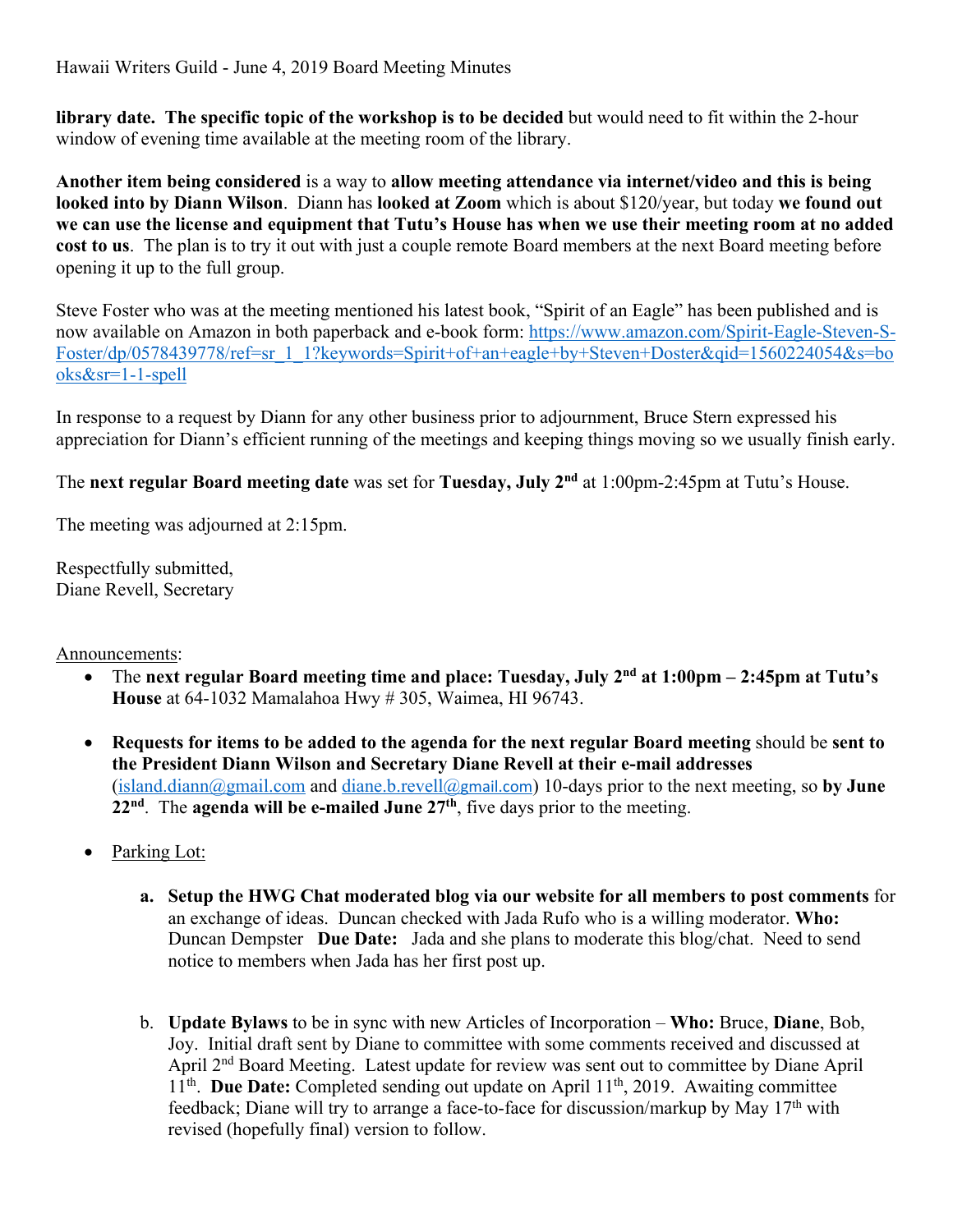Hawaii Writers Guild - June 4, 2019 Board Meeting Minutes

- c. Audit recommended we have a **bookkeeper or CPA provide some training to the Board members on keeping financial records and doing an audit**. Diann W. mentioned that someone she knows in Kapaau, Yvonne Leiser, who has done business consulting in her past may be helpful. Diane R. saw Yvonne on 5/10 and Yvonne is interested, so Diane R. is now working with audit team/treasurer to set up meeting with Yvonne **Who:** Diane Revell **Due Date:** July 2nd
- d. Duncan to **create a page on our Guild website for writers' resources specific to the Hawaiian Islands and a How-To page**; post recent submittals for these pages when they are ready to be active. **Who:** Duncan Dempster **Due Date:** "How-to" page is up and running as of May 31<sup>st</sup>, Hawaii specific resource list under construction - due July 2<sup>nd</sup>

Attachment 1: HWG Treasurer's Log, April 30, 2019 to May 31, 2019

Attachment 2: Coordinating Meeting HWG Literary Review Minutes for May 15, 2019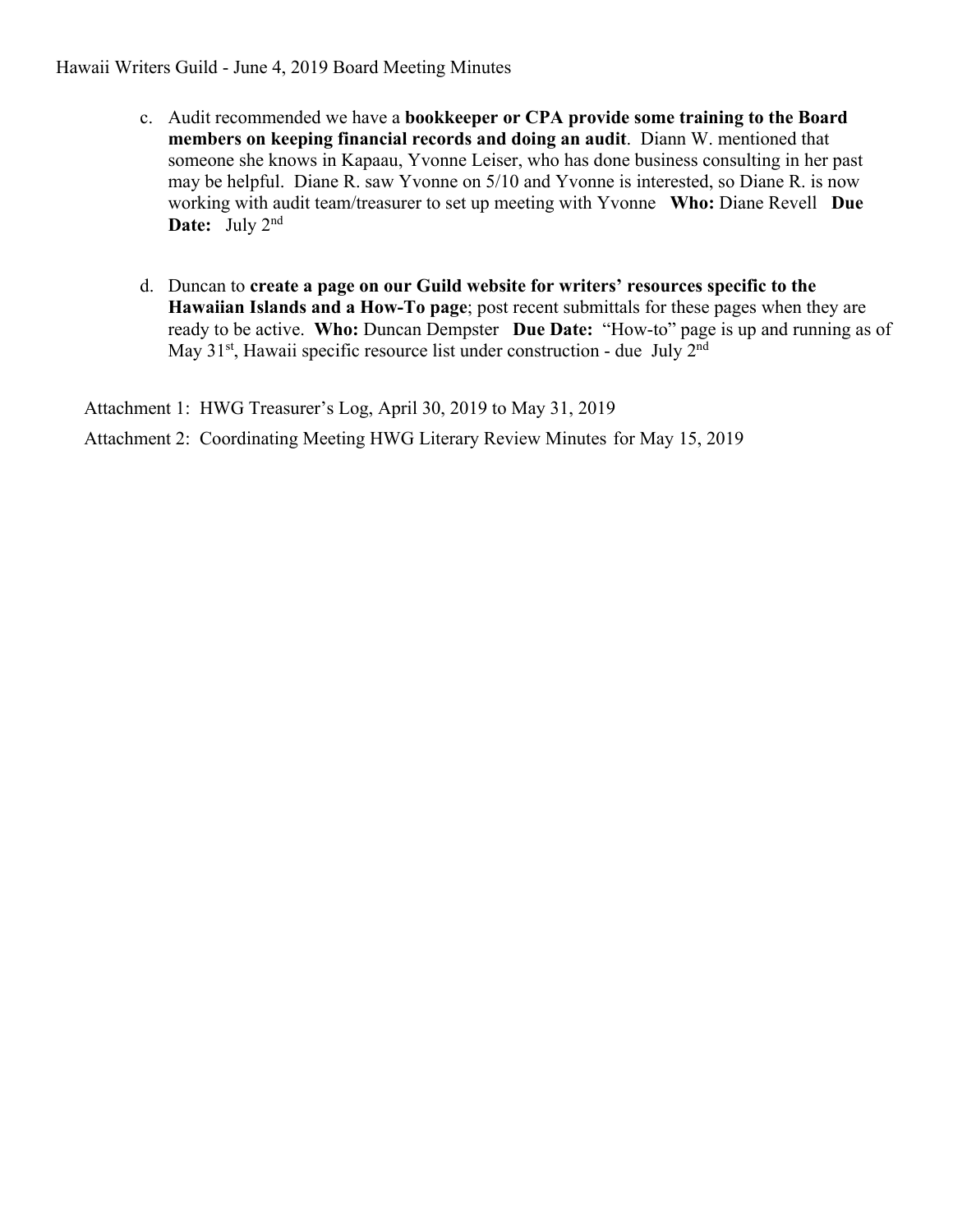# **Hawaii Writers Guild Treasurer's Log for May 2019**

|                                                        |               | Date      |
|--------------------------------------------------------|---------------|-----------|
| <b>American Savings Bank Balance as of 4/30/2019</b>   | \$2,405.53    |           |
| Jada Rufo Dues Received                                | 40.00         | 5/6/2019  |
| Greer Woodward Dues (PayP)                             | 40.00         | 5/13/2019 |
| Pam O'Shaughnessy Dues (PayP)                          | $39.96*$      | 5/17/2019 |
| John L. Hart (PayP)                                    | $39.96*$      | 5/20/2019 |
| J. Fisher/D. Wilson/L. Burkhart/B. Ching Dues Received | 160.00        | 5/28/2019 |
| Less ABS Monthly Servicce Fee                          | 5.00          | 5/31/2019 |
| <b>Total ABS Operating Balance</b>                     | $$2,720.45**$ | 5/31/2019 |
| <b>Event Insurance Transaction:</b>                    |               |           |
| The Event Helper                                       | $-131.81$     | 5/13/2019 |
| Event Insurance Paid by Credit Card 7713               | 131.81        | 5/15/2019 |
| <b>Insurance Transaction Balance</b>                   | $0.00***$     | 5/15/2019 |

*Note \**: PayPal change in fee caused \$0.04 less for each dues paid via PayPal after 5/15/2019. Check with Duncan Dempster on means to correct issue.

*Note* \*\*: Of total operating balance \$1600 consists of donations made specifically to fund costs associated with becoming a  $501(c)(3)$  non-profit. Minus these reserved funds, the available operating expense budget for other purposes is \$1120.45.<br> **Note** \*\*\*: Personal credit card use for Even

Personal credit card use for Event Helper insurance payment made as a donation to the Hawaii Writers Guild by Bob Lupo.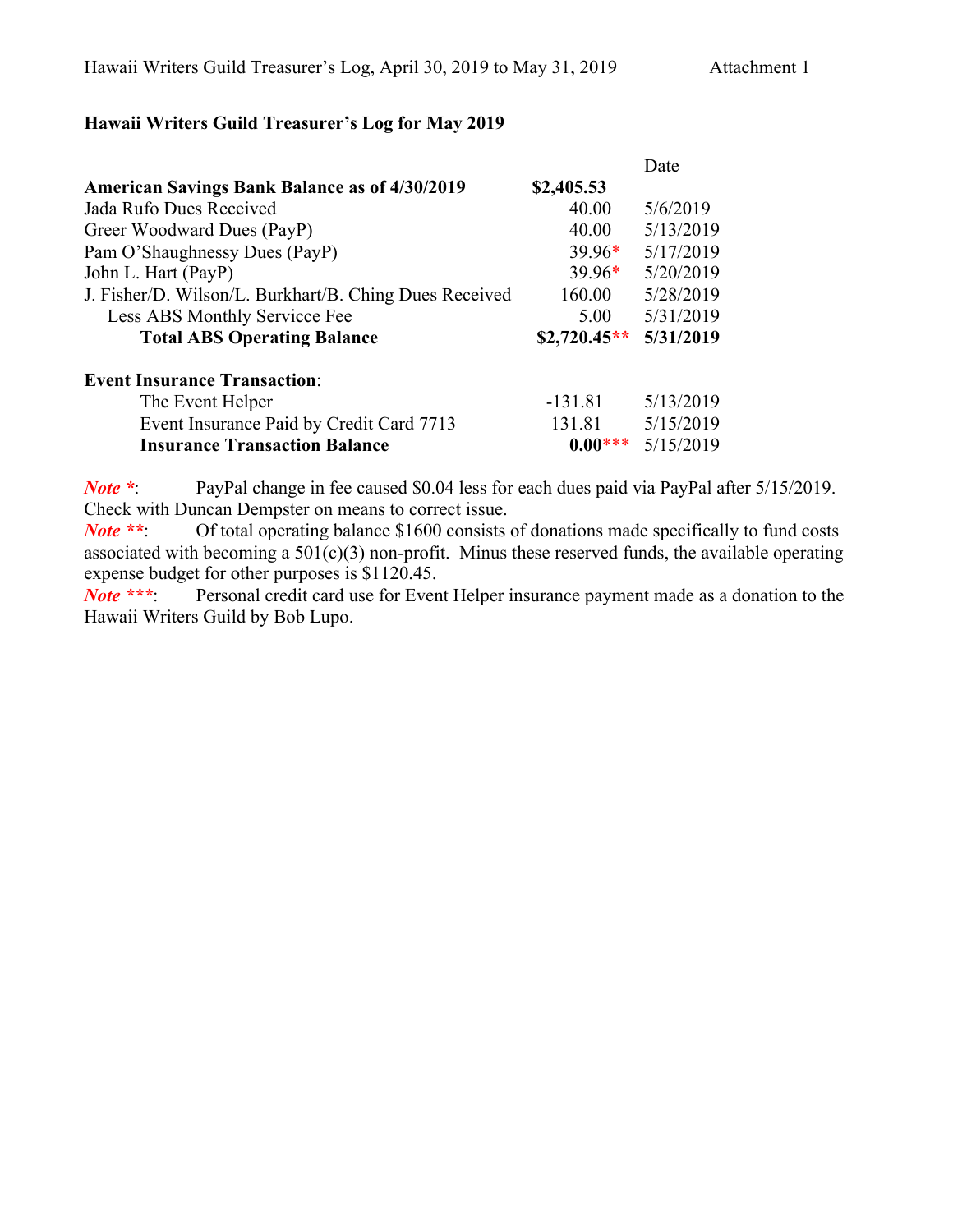#### First Coordinating Meeting HWG Literary Review Wednesday May 15, 2019, Laura's place in Hawi

Present: Bob Lupo, James Gibbons, Joy Fisher, Duncan Dempster, Michael Foley, Laura Burkhart

#### 1. **Content** of the literary review

a) Genres:

poetry

fiction: short, excerpt (stand-alone) from larger works, flash, graphic novel (excerpt), science fiction, occult, fantasy non-fiction: memoir (stand-alone), essay (including personal) dramatic monologue 10-minute play humor

Pornography, gratuitous violence and political diatribes will not be welcomed.

b) Length of pieces:

Committee members will check with other literary periodical submission guidelines to see what might be appropriate in our case. Initial suggestions for maximum lengths:

Fiction/non-fiction – 2,500 words Poetry  $-30$  lines Dramatic monologue – 1,500 words 10-minute play – 10 pages (1 minute/page)

Total length of each issue to be determined after initial submissions are received.

c) Artwork:

Suggestion that each piece be accompanied by a visual image, preferably a photograph (e.g. book cover), to be submitted by the author or chosen by editors once the piece is accepted.

#### d) Author biographies:

100-130 words, to be accompanied by an author photo.

#### 2. **Format**

a) Of submissions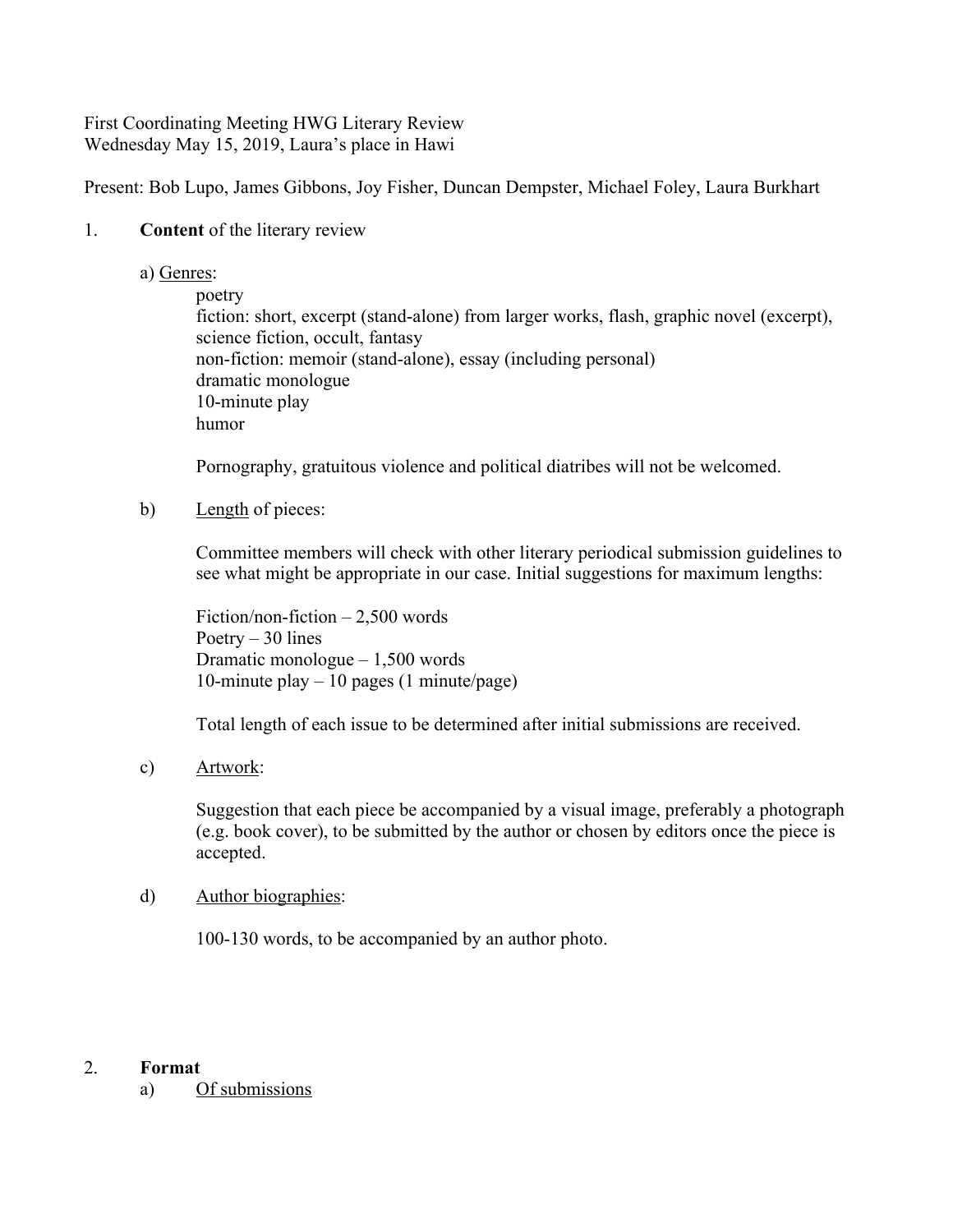text– .doc, PDF (See *Off Assignment* journal) images – jpeg voice – sound cloud

#### b) Of the online journal

To be determined by the editors. Suggestion that we follow the format of *Off Assignment*. Discussion of the need for a style guide. Suggestion that we contact the editors of O*ff Assignment* to see which guide they use.

#### 3. **Presentation**

a) Name

Suggestions of Hawaiian names: Huki Puke, Kuhi, Huki Mana`o. It was suggested we contact Mahealani Wendt for feedback/input (Joy?). Michael is willing to contact Kumu Keala Ching to see what he thinks.

- b) Logo This symbol will be chosen to go with the title (possibly petroglyph).
- c) Tag line Will follow title and logo
- d) Advertising and Promotion Of the journal – to HWG members (membership emails, HWG website, HWG Facebook page) Within the journal – not necessary to solicit or accept advertising at this time

#### 4. **Submission Criteria**

a) Eligibility to submit HWG members only

### b) Submission guidelines

More research/discussion needed on number of submissions allowed per person per issue, whether previously published work will be accepted; simultaneous submissions and other variables we may not have thought of yet.

c) Blind judging Following the meeting Joy sent out an article that compared three submission/management systems for literary reviews. Here's the link:

https://www.cmscritic.com/3-submission-management-systems-for-literary-journals-anoverview/

5. **Budget/Revenue**